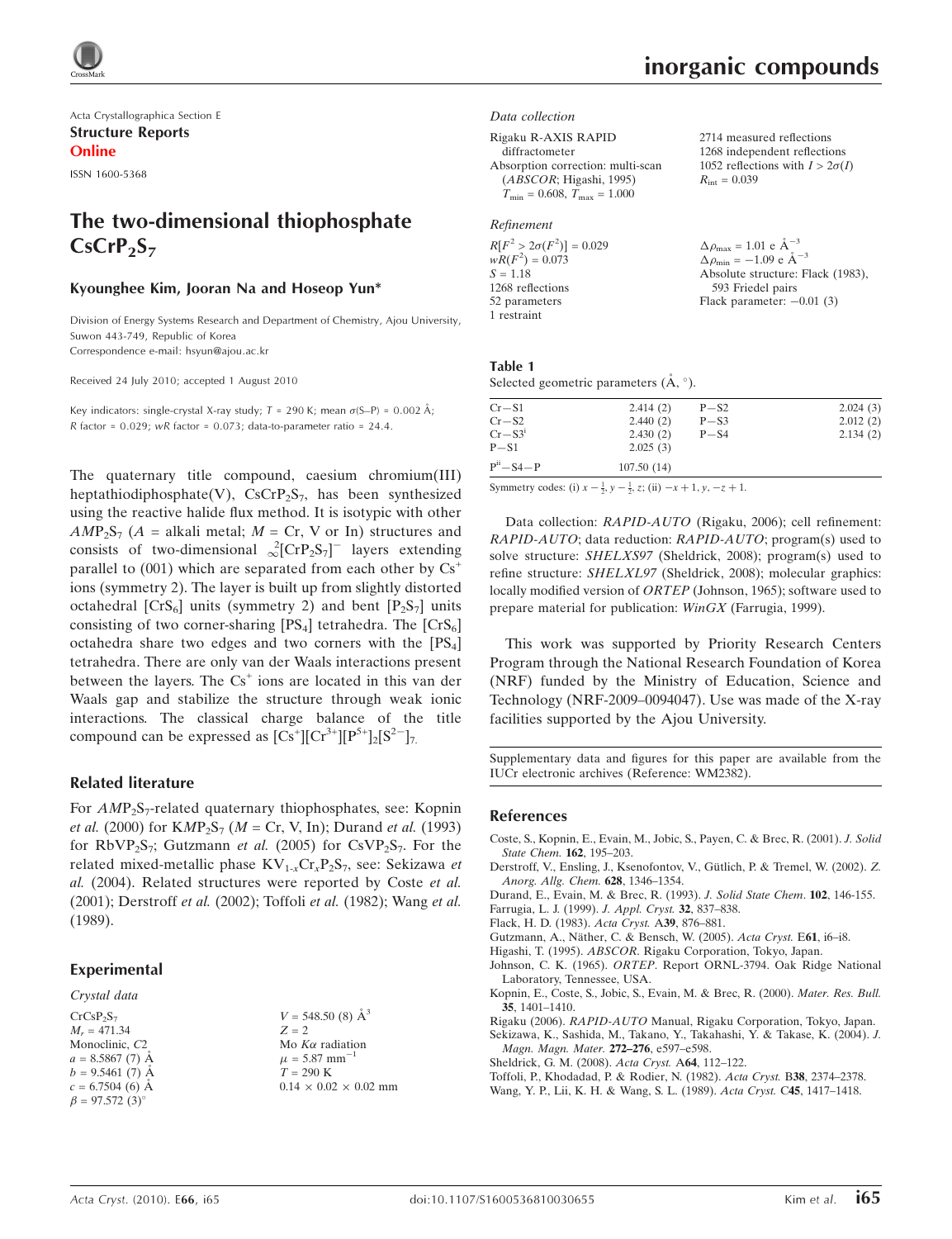# **supporting information**

*Acta Cryst.* (2010). E**66**, i65 [https://doi.org/10.1107/S1600536810030655]

# **The two-dimensional thiophosphate CsCrP<sub>2</sub>S**7

# **Kyounghee Kim, Jooran Na and Hoseop Yun**

# **S1. Comment**

During an attempt to prepare new chromium thiophosphates with the use of halide fluxes, a new compound was isolated. Here we report the synthesis and structure of the new layered quaternary thiophosphate,  $CsCrP_2S_7$ .

The title compound is a new member of the previously reported isotypic  $AMP_2S_7$  family ( $A =$  alkali metal;  $M =$  Cr, V, or In) (Kopnin *et al.*, 2000; Durand *et al.*, 1993; Gutzmann *et al.*, 2005, Sekizawa *et al.* , 2004). The structure of CsCrP2S7 consists of layers with composition  $\sqrt{2}[\text{CrP}_2\text{S}_7]$  which are composed of [CrS<sub>6</sub>] octahedra and bent [P<sub>2</sub>S<sub>7</sub><sup>4</sup>] units made up of two corner-sharing [PS4] tetrahedra. As usually found in other chromium sulfides (Derstroff *et al.,* 2002), each Cr atom is surrounded by six S atoms in a (slightly distorted) octahedral arrangement. In the title compound they share two edges and two corners with the [PS4] tetrahedra to form the two-dimensional infinite layer extending parallel to (001) (Fig. 1). There are only van der Waals interactions between the layers and the Cs<sup>+</sup> ions in this van der Waals gap stabilize the structure through weak ionic interactions (Fig. 2).

While both the  $[CrS_6]$  octahedron and the  $[PS_4]$  tetrahedron show angular distortions, the Cr—S and P—S distances are rather regular and in good agreement with those found in other related phases (e.g. Coste *et al.*, 2001). Atom S4 is bridging two P atoms in the  $[P_2S_7^4]$  units. The bridging P—S4 bond is longer than those of the terminal bonds, a characteristic feature for two condensed PS4 tetrahedra (Toffoli *et al.*, 1982) or PO4 tetrahedra (Wang *et al.*, 1989).

The Cs<sup>+</sup> ion is surrounded by twelve S atoms if an arbitrarily choosen cut-off of 4.2 Å for the Cs—S bonding interactions is used. The anharmonic behavior of the alkali metal ion, as observed in the isotypic K or Rb analogues (Kopnin *et al.*, 2000; Durand *et al.*, 1993), is not found here. The harmonic behavior of the  $Cs^+$  ion in the title compound could be due to the larger ionic radius and hence to a larger coordination number (Gutzmann *et al.*, 2005). The classical charge balance of the title compound can be expressed as  $[Cs^*][Cr^{3+}][[P^{5+}]_2[S^2]_7$ .

# **S2. Experimental**

The title compound,  $CsCrP_2S_7$ , was prepared by the reaction of the elemental Cr, P and S with the use of the reactive alkali metal halide flux technique. A combination of the pure elements, Cr powder (CERAC 99.95%), P powder (CERAC 99.5%) and S powder (Aldrich 99.999%) were mixed in a fused silica tube in a molar ratio of Cr: P: S = 1: 2: 6 with CsCl/LiCl. The mass ratio of the reactants and the alkali halide flux was 1: 3. The tube was evacuated to 0.133 Pa, sealed and heated gradually (50 K/h) to 923 K, where it was kept for 72 h. The tube was cooled to 473 K at 3 K/h and then was quenched to room temperature. The excess halides were removed with distilled water and dark brown needle shaped crystals were obtained. The crystals are stable in air and water. Semi-qualitative analysis of the crystals with XRF indicated the presence of Cs, Cr, P, and S. No other element was detected.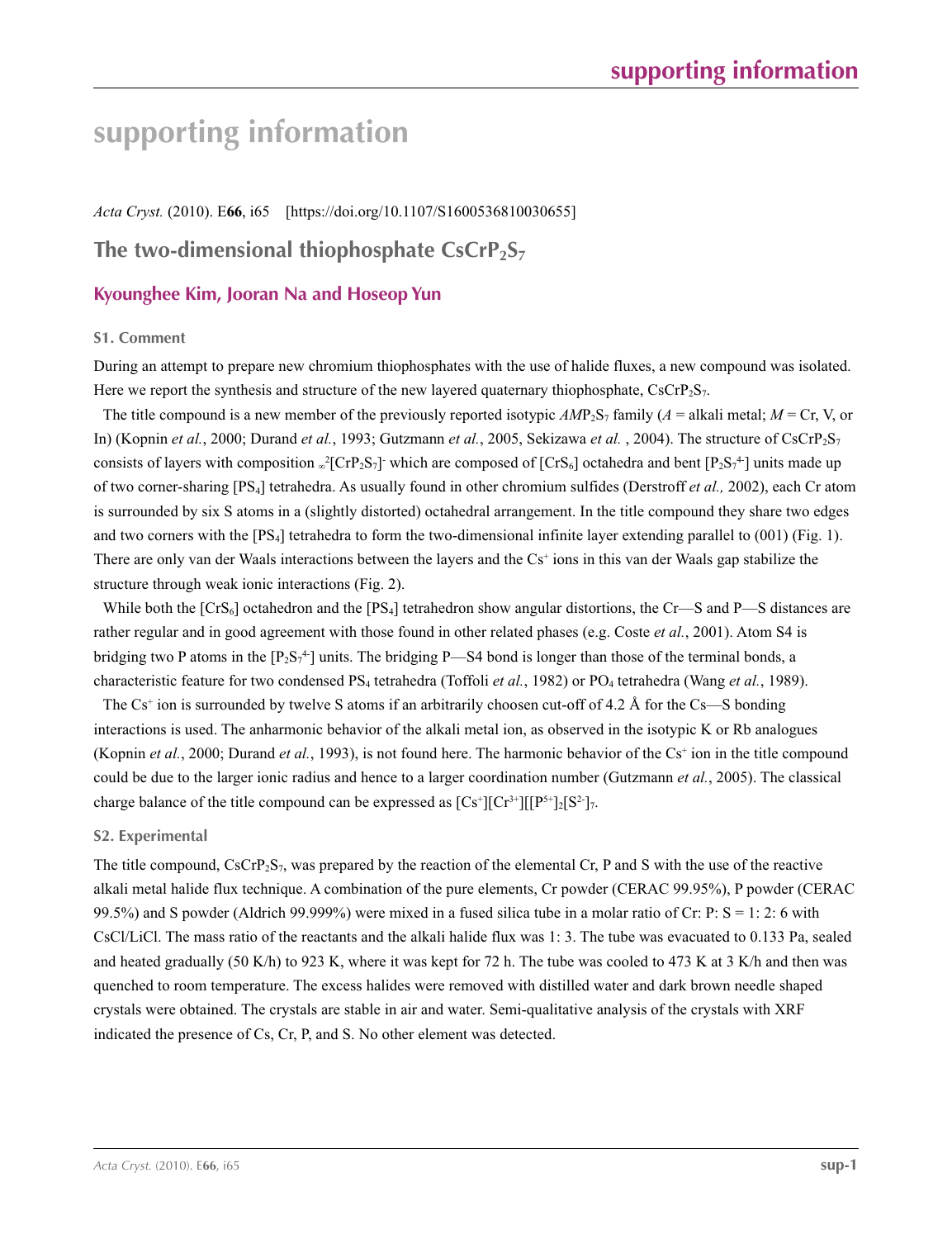# **S3. Refinement**

A difference Fourier synthesis calculated with phase based on the final parameters shows that the highest residual electron density (1.01 e/Å<sup>3</sup>) is 0.89 Å from the Cs site and the deepest hole (-1.09 e/Å<sup>3</sup>) is 1.74 Å from the S3 site.



# **Figure 1**

The interconnection mode of the  $[CrS_6]$  octahedron and the  $[P_2S_7^4]$  units with the atom labelling scheme. Displacement ellipsoids are drawn at the 80% probability level.



# **Figure 2**

A perspective view of CsCrP2S7 down the *b* axis showing the stacking of the layers. Filled, dark gray, pale gray, and open circles represent Cr, P, Cs, and S atoms, respectively. The Cs—S bonds are omitted for clarity. The displacement ellipsoids are drawn at the 80% probability level.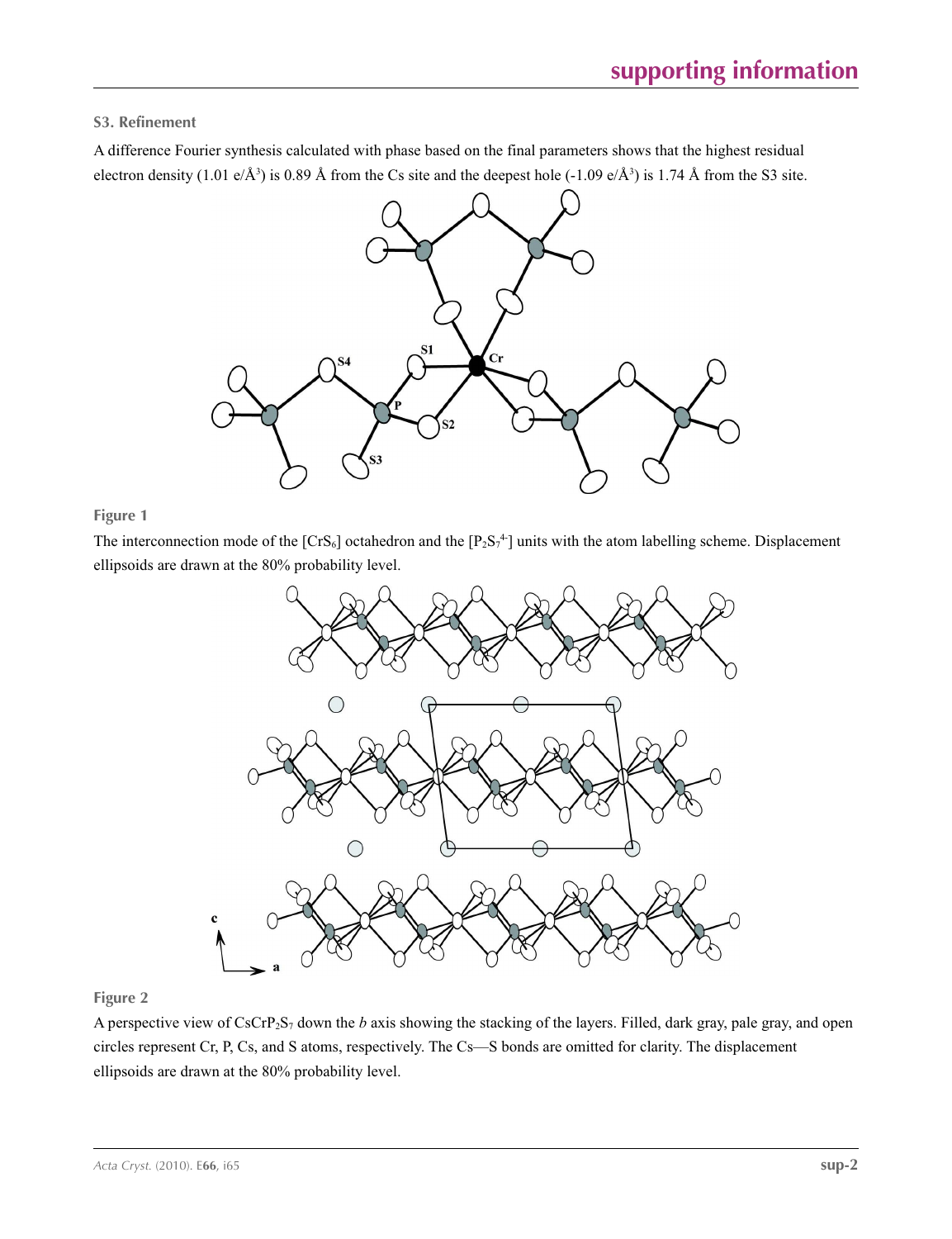**caesium chromium(III) heptathiodiphosphate(V)** 

*Crystal data*

 $CrCsP_2S_7$  $M_r = 471.34$ Monoclinic, *C*2 Hall symbol: C 2y  $a = 8.5867(7)$  Å  $b = 9.5461(7)$  Å  $c = 6.7504(6)$  Å  $\beta$  = 97.572 (3)<sup>o</sup>  $V = 548.50(8)$  Å<sup>3</sup>  $Z = 2$ 

## *Data collection*

| Rigaku R-AXIS RAPID                    | 1268 independent reflections                                            |
|----------------------------------------|-------------------------------------------------------------------------|
| diffractometer                         | 1052 reflections with $I > 2\sigma(I)$                                  |
| Graphite monochromator                 | $R_{\text{int}} = 0.039$                                                |
| $\omega$ scans                         | $\theta_{\text{max}} = 27.5^{\circ}, \theta_{\text{min}} = 3.0^{\circ}$ |
| Absorption correction: multi-scan      | $h = -10 \rightarrow 11$                                                |
| (ABSCOR; Higashi, 1995)                | $k = -12 \rightarrow 12$                                                |
| $T_{\min}$ = 0.608, $T_{\max}$ = 1.000 | $l = -8 \rightarrow 8$                                                  |
| 2714 measured reflections              |                                                                         |
| Refinement                             |                                                                         |
| Refinement on $F^2$                    | $w = 1/[\sigma^2(F_0^2) + (0.0208P)^2 + 0.2322P]$                       |

# Least-squares matrix: full  $R[F^2 > 2\sigma(F^2)] = 0.029$  $wR(F^2) = 0.073$  $S = 1.18$ 1268 reflections 52 parameters

# 1 restraint

# *Special details*

**Geometry**. All e.s.d.'s (except the e.s.d. in the dihedral angle between two l.s. planes) are estimated using the full covariance matrix. The cell e.s.d.'s are taken into account individually in the estimation of e.s.d.'s in distances, angles and torsion angles; correlations between e.s.d.'s in cell parameters are only used when they are defined by crystal symmetry. An approximate (isotropic) treatment of cell e.s.d.'s is used for estimating e.s.d.'s involving l.s. planes.

 $F(000) = 442$  $D_x = 2.854$  Mg m<sup>-3</sup>

 $\theta$  = 3.0–27.5°  $\mu$  = 5.87 mm<sup>-1</sup>  $T = 290 \text{ K}$ 

Needle, dark brown  $0.14 \times 0.02 \times 0.02$  mm

Mo *Kα* radiation, *λ* = 0.71073 Å Cell parameters from 10764 reflections

where  $P = (F_o^2 + 2F_c^2)/3$ 

Absolute structure: Flack (1983), 593 Friedel

Absolute structure parameter: −0.01 (3)

 $(\Delta/\sigma)_{\text{max}}$  < 0.001  $Δρ<sub>max</sub> = 1.01 e Å<sup>-3</sup>$  $\Delta\rho_{\rm min} = -1.09 \text{ e A}^{-3}$ 

pairs

*Fractional atomic coordinates and isotropic or equivalent isotropic displacement parameters (Å2 )*

|                | $\mathcal{X}$ |             | Ζ         | $U_{\rm iso}$ */ $U_{\rm eq}$ |  |
|----------------|---------------|-------------|-----------|-------------------------------|--|
| $\mathbf{C}$ s | 0.5           | 0.39716(9)  | 0         | 0.0432(2)                     |  |
| Cr             | 0             | 0.48837(14) | 0.5       | 0.0198(4)                     |  |
| $\mathbf{P}$   | 0.3006(2)     | 0.63947(16) | 0.4247(3) | 0.0188(4)                     |  |
| S <sub>1</sub> | 0.15938(19)   | 0.51649(17) | 0.2337(3) | 0.0235(4)                     |  |
| S <sub>2</sub> | 0.1839(2)     | 0.65997(17) | 0.6648(3) | 0.0272(5)                     |  |
| S <sub>3</sub> | 0.3619(2)     | 0.81248(18) | 0.2834(3) | 0.0283(5)                     |  |
| S <sub>4</sub> | 0.5           | 0.5073(3)   | 0.5       | 0.0218(5)                     |  |